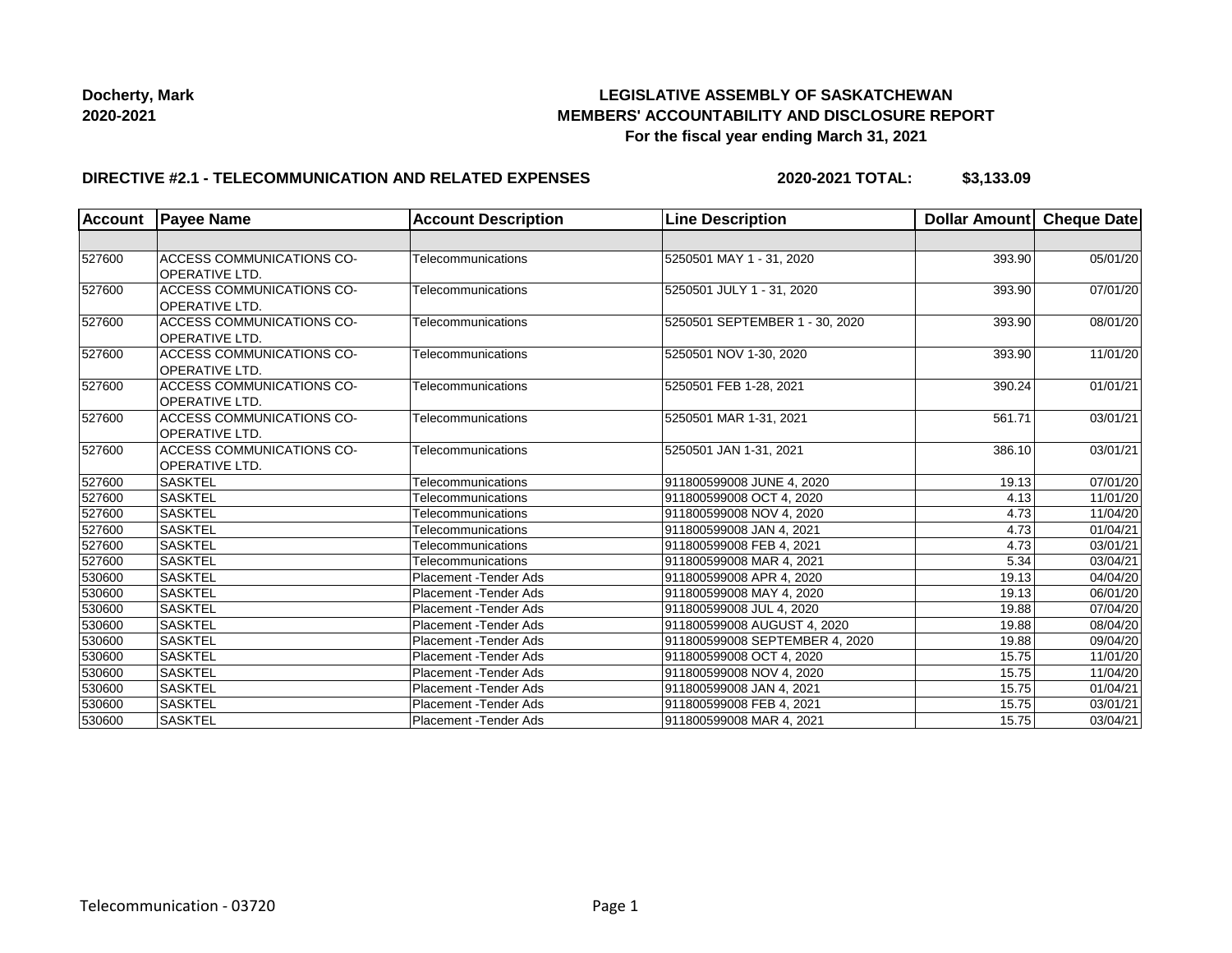# **LEGISLATIVE ASSEMBLY OF SASKATCHEWAN MEMBERS' ACCOUNTABILITY AND DISCLOSURE REPORT For the fiscal year ending March 31, 2021**

#### **DIRECTIVE #3.1 - MLA TRAVEL AND LIVING EXPENSES**

#### **2020-2021 TOTAL:**

| <b>ACCOUT</b> | <b>Name</b><br>w | <br>ıntıoı<br>Ш | unt<br>она<br>М<br>Amc | Date<br>Medur |
|---------------|------------------|-----------------|------------------------|---------------|
|               |                  |                 |                        |               |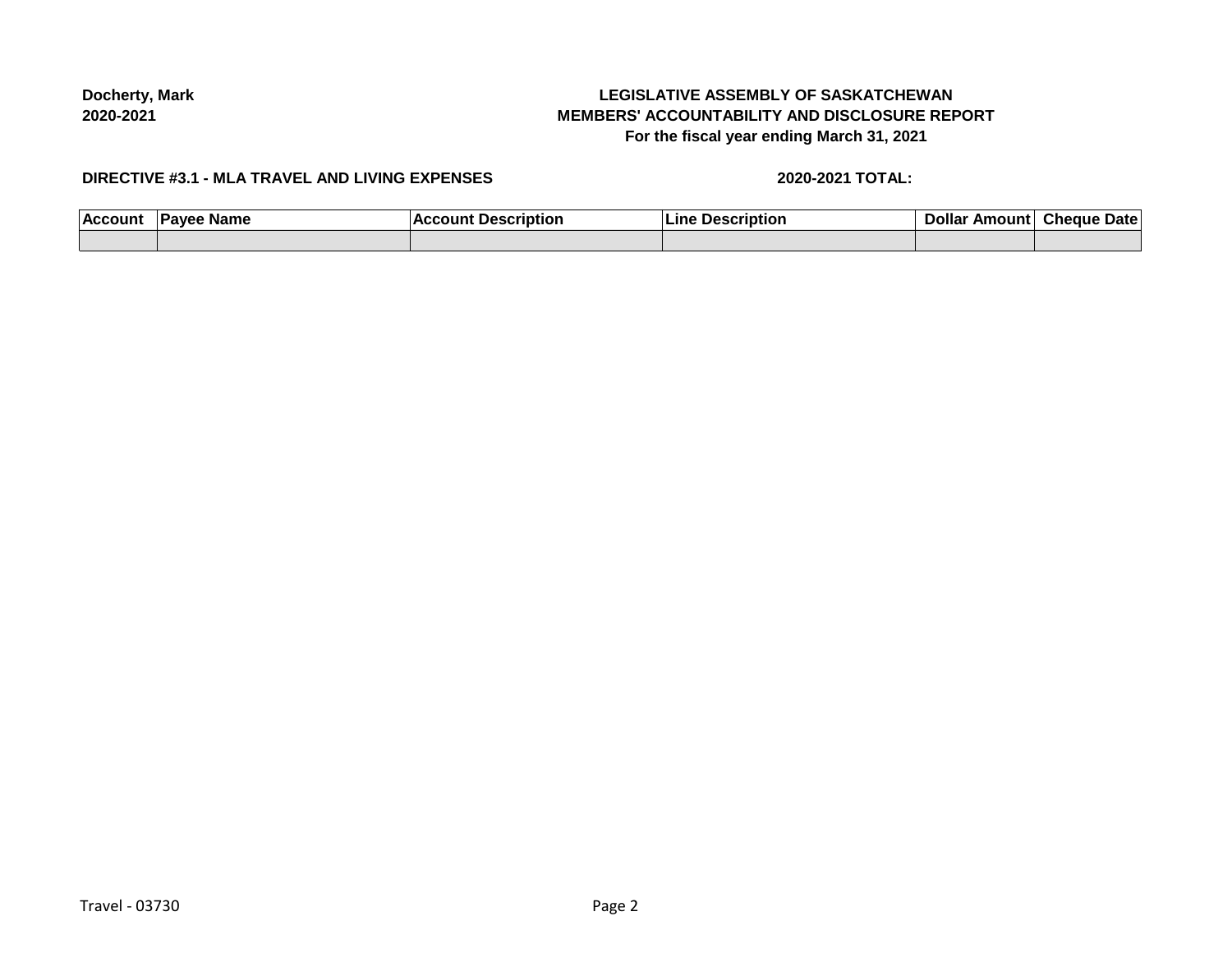## **LEGISLATIVE ASSEMBLY OF SASKATCHEWAN MEMBERS' ACCOUNTABILITY AND DISCLOSURE REPORT For the fiscal year ending March 31, 2021**

#### **DIRECTIVE #4.1 - CONSTITUENCY SERVICE EXPENSES**

| <b>Account</b> | <b>Payee Name</b>                                     | <b>Account Description</b>                                           | <b>Line Description</b>        | Dollar Amount Cheque Date |                       |
|----------------|-------------------------------------------------------|----------------------------------------------------------------------|--------------------------------|---------------------------|-----------------------|
|                |                                                       |                                                                      |                                |                           |                       |
| 522000         | CIR COMMERCIAL REALTY INC.                            | Rent of Ground, Buildings and Other Space                            | MLA OFFICE RENT DEPOSIT        | 3,600.00                  | 12/01/20              |
| 522000         | CIR COMMERCIAL REALTY INC.                            | Rent of Ground, Buildings and Other Space                            | JAN 2021 MLA OFFICE RENT       | 1,767.76                  | 01/01/21              |
| 522000         | CIR COMMERCIAL REALTY INC.                            | Rent of Ground, Buildings and Other Space                            | FEB 2021 MLA OFFICE RENT       | 1,767.76                  | 01/12/21              |
| 522000         | CIR COMMERCIAL REALTY INC.                            | Rent of Ground, Buildings and Other Space                            | MAR 2021 MLA OFFICE RENT       | 1,767.76                  | 02/08/21              |
| 522000         | WINNIPEG STREET BUSINESS CENTRE<br>LTD.               | Rent of Ground, Buildings and Other Space                            | APRIL 2020 MLA OFFICE RENT     | 2,184.73                  | 04/01/20              |
| 522000         | WINNIPEG STREET BUSINESS CENTRE<br>LTD.               | Rent of Ground, Buildings and Other Space                            | JUNE 2020 MLA OFFICE RENT      | 2,184.73                  | 05/15/20              |
| 522000         | WINNIPEG STREET BUSINESS CENTRE<br>LTD.               | Rent of Ground, Buildings and Other Space   AUG 2020 MLA OFFICE RENT |                                | 2,246.27                  | 11/01/20              |
| 522000         | WINNIPEG STREET BUSINESS CENTRE<br>LTD.               | Rent of Ground, Buildings and Other Space                            | OCT 2020 MLA OFFICE RENT       | 2,246.27                  | 11/01/20              |
| 522000         | WINNIPEG STREET BUSINESS CENTRE<br>LTD.               | Rent of Ground, Buildings and Other Space                            | APR & JUN 2020 MLA OFFICE RENT | 123.08                    | 11/01/20              |
| 522500         | CAA SASKATCHEWANT INSURANCE<br><b>AGENCY (REGINA)</b> | <b>Insurance Premiums</b>                                            | OFFICE INSURANCE 00278337C01   | 739.88                    | 01/07/21              |
| 522500         | SASKATCHEWAN MUTUAL INSURANCE<br>COMPANY              | Insurance Premiums                                                   | OFFICE INSURANCE QC0000135664  | 698.00                    | 01/01/21              |
| 522500         | SASKATCHEWAN MUTUAL INSURANCE<br><b>COMPANY</b>       | <b>Insurance Premiums</b>                                            | OFFICE INSURANCE QC0000135664  | $-698.00$                 | 01/20/21              |
| 522700         | SASKENERGY INCORPORATED                               | Utilities - Electricity and Nat Gas                                  | 24583408331 APRIL 27, 2020     | 181.53                    | 05/01/20              |
| 522700         | SASKENERGY INCORPORATED                               | Utilities - Electricity and Nat Gas                                  | 24583408331 JUN 24, 2020       | 54.50                     | 07/01/20              |
| 522700         | SASKENERGY INCORPORATED                               | Utilities - Electricity and Nat Gas                                  | 24583408331 AUG 26, 2020       | 41.78                     | 09/01/20              |
| 522700         | <b>SASKENERGY INCORPORATED</b>                        | Utilities - Electricity and Nat Gas                                  | 24583408331 OCT 26, 2020       | 134.35                    | 11/01/20              |
| 522700         | SASKENERGY INCORPORATED                               | Utilities - Electricity and Nat Gas                                  | 24583408331 JAN 15, 2021       | 135.43                    | $\overline{02/01/21}$ |
| 522700         | SASKENERGY INCORPORATED                               | Utilities - Electricity and Nat Gas                                  | 24583408331 FEB 11, 2021       | 188.26                    | 03/01/21              |
| 522700         | SASKENERGY INCORPORATED                               | Utilities - Electricity and Nat Gas                                  | 24583408331 DEC 15, 2020       | 136.22                    | 03/01/21              |
| 522700         | SASKENERGY INCORPORATED                               | Utilities - Electricity and Nat Gas                                  | 67213152209 MAR 15, 2021       | 110.00                    | 03/15/21              |
| 522700         | <b>SASKPOWER CORPORATION</b>                          | Utilities - Electricity and Nat Gas                                  | 510004171458 APRIL 27, 2020    | 236.27                    | 05/01/20              |
| 522700         | SASKPOWER CORPORATION                                 | Utilities - Electricity and Nat Gas                                  | 510004171458 JUN 24, 2020      | 238.66                    | 07/01/20              |
| 522700         | SASKPOWER CORPORATION                                 | Utilities - Electricity and Nat Gas                                  | 510004171458 AUG 26, 2020      | 114.34                    | 09/01/20              |
| 522700         | SASKPOWER CORPORATION                                 | Utilities - Electricity and Nat Gas                                  | 510004171458 OCT 26, 2020      | 196.54                    | 11/01/20              |
| 522700         | SASKPOWER CORPORATION                                 | Utilities - Electricity and Nat Gas                                  | 510007887282 JAN 15, 2021      | 375.29                    | 02/01/21              |
| 522700         | <b>SASKPOWER CORPORATION</b>                          | Utilities - Electricity and Nat Gas                                  | 510007887282 FEB 11, 2021      | 132.90                    | 03/01/21              |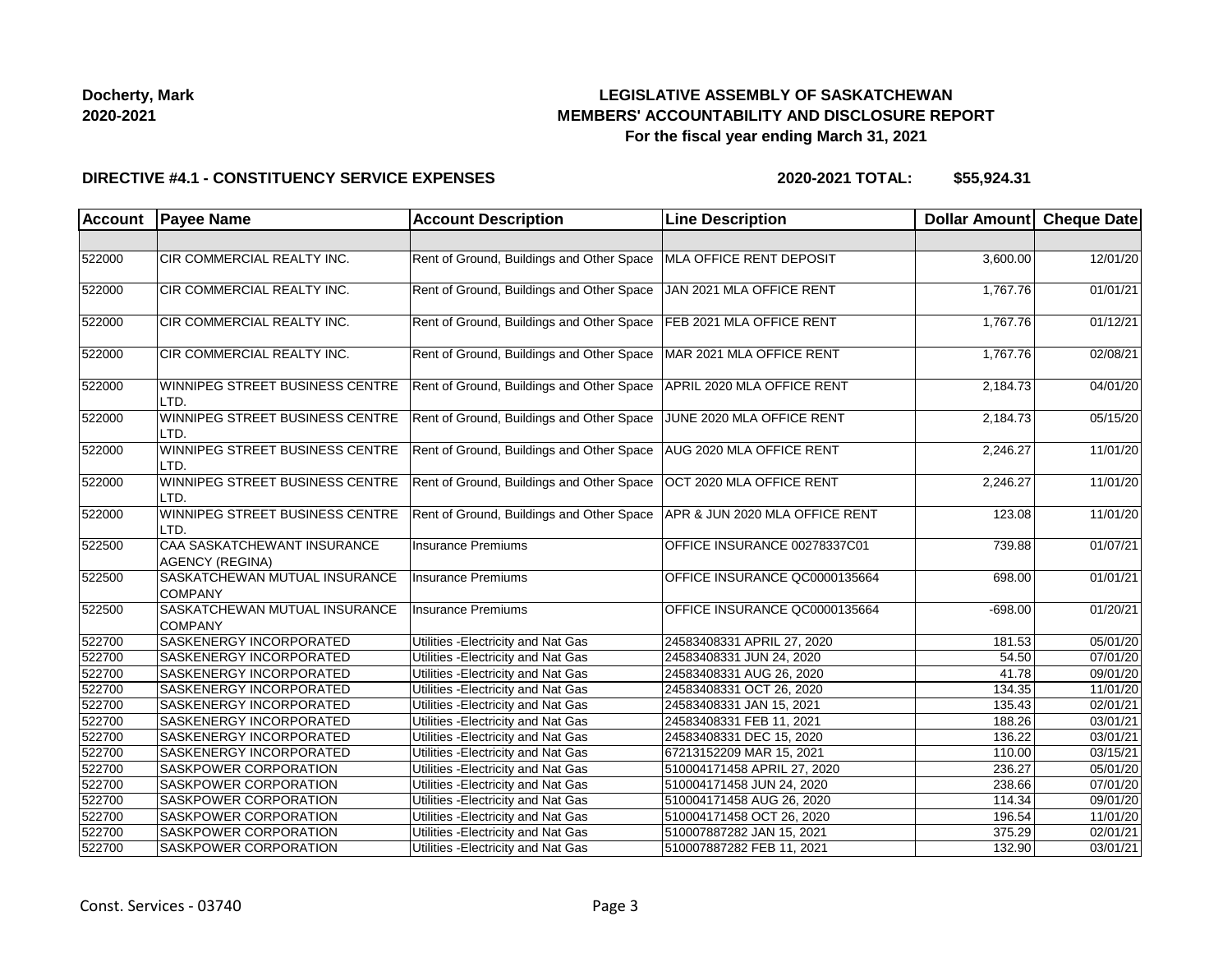## **LEGISLATIVE ASSEMBLY OF SASKATCHEWAN MEMBERS' ACCOUNTABILITY AND DISCLOSURE REPORT For the fiscal year ending March 31, 2021**

#### **DIRECTIVE #4.1 - CONSTITUENCY SERVICE EXPENSES**

| <b>Account</b> | <b>Payee Name</b>                                             | <b>Account Description</b>              | <b>Line Description</b>                            | <b>Dollar Amount</b> | Cheque Date           |
|----------------|---------------------------------------------------------------|-----------------------------------------|----------------------------------------------------|----------------------|-----------------------|
|                |                                                               |                                         |                                                    |                      |                       |
| 522700         | SASKPOWER CORPORATION                                         | Utilities - Electricity and Nat Gas     | 510007887282 MAR 15, 2021                          | 148.20               | 03/15/21              |
| 525000         | MINISTER OF FINANCE-MINISTRY OF<br>SASKBUILDS AND PROCUREMENT | Postal, Courier, Freight and Related    | AUGUST 2020 MAIL SERVICES                          | 855.18               | 09/15/20              |
| 525000         | PRAIRIE ADVERTISING DISTRIBUTORS<br>LTD.                      | Postal, Courier, Freight and Related    | POSTAGE                                            | 188.90               | 09/01/20              |
| 525000         | SHAW, KRISTY ANNE                                             | Postal, Courier, Freight and Related    | POSTAGE                                            | 185.64               | 11/12/20              |
| 525000         | SHAW, KRISTY ANNE                                             | Postal, Courier, Freight and Related    | <b>POSTAGE</b>                                     | 175.88               | 01/05/21              |
| 525000         | SHAW, KRISTY ANNE                                             | Postal, Courier, Freight and Related    | <b>POSTAGE</b>                                     | 48.30                | 03/24/21              |
| 528000         | <b>BTS GROUP INC.</b>                                         | <b>Support Services</b>                 | <b>IT SUPPORT</b>                                  | 233.20               | $\overline{01/0}1/21$ |
| 529000         | <b>CROWN SHRED &amp; RECYCLING</b>                            | <b>General Contractual Services</b>     | <b>RECYCLING</b>                                   | 60.78                | 09/01/20              |
| 529000         | CROWN SHRED & RECYCLING                                       | <b>General Contractual Services</b>     | <b>SHREDDING</b>                                   | 60.78                | 03/01/21              |
| 529000         | ERWIN'S MOVING & DELIVERY LTD.                                | <b>General Contractual Services</b>     | <b>MOVING SERVICES</b>                             | 810.00               | 01/01/21              |
| 529000         | ERWIN'S MOVING & DELIVERY LTD.                                | <b>General Contractual Services</b>     | MOVING SERVICES                                    | 303.75               | 01/01/21              |
| 529000         | ERWIN'S MOVING & DELIVERY LTD.                                | <b>General Contractual Services</b>     | <b>DELIVERY SERVICES</b>                           | 150.00               | 02/01/21              |
| 529000         | NO 1 PERFECT CLEANING SERVICES<br>LTD.                        | <b>General Contractual Services</b>     | MLA OFFICE JANITORIAL SERVICE GST<br><b>EXEMPT</b> | 318.00               | 03/01/21              |
| 529000         | NO 1 PERFECT CLEANING SERVICES<br>LTD.                        | <b>General Contractual Services</b>     | MLA OFFICE JANITORIAL SERVICE GST<br><b>EXEMPT</b> | 318.00               | 03/01/21              |
| 529000         | NO 1 PERFECT CLEANING SERVICES<br>LTD.                        | <b>General Contractual Services</b>     | MLA OFFICE JANITORIAL SERVICE GST<br><b>EXEMPT</b> | 265.00               | 03/01/21              |
| 530000         | <b>OUTFRONT MEDIA CANADA</b>                                  | <b>Communications Development Costs</b> | <b>ADVERTISING PRODUCTION</b>                      | 79.50                | 07/03/20              |
| 530000         | <b>OUTFRONT MEDIA CANADA</b>                                  | <b>Communications Development Costs</b> | ADVERTISING PRODUCTION                             | 159.00               | 10/01/20              |
| 530300         | MARU GROUP CANADA INC.                                        | Primary Research/Focus group            | AD HOC RESEARCH                                    | 632.97               | 03/01/21              |
| 530300         | MARU GROUP CANADA INC.                                        | Primary Research/Focus group            | AD HOC RESEARCH                                    | 632.97               | $\overline{03}/01/21$ |
| 530500         | <b>OUTFRONT MEDIA CANADA</b>                                  | Media Placement                         | <b>ADVERTISING</b>                                 | 1,150.00             | $\overline{06}/01/20$ |
| 530500         | <b>OUTFRONT MEDIA CANADA</b>                                  | Media Placement                         | <b>ADVERTISING</b>                                 | 53.00                | 07/01/20              |
| 530500         | <b>OUTFRONT MEDIA CANADA</b>                                  | Media Placement                         | <b>ADVERTISING</b>                                 | 2,150.00             | 07/01/20              |
| 530500         | <b>OUTFRONT MEDIA CANADA</b>                                  | Media Placement                         | <b>ADVERTISING</b>                                 | 2,000.00             | 07/01/20              |
| 530500         | <b>OUTFRONT MEDIA CANADA</b>                                  | Media Placement                         | <b>ADVERTISING</b>                                 | 2,000.00             | 08/01/20              |
| 530500         | <b>OUTFRONT MEDIA CANADA</b>                                  | Media Placement                         | <b>ADVERTISING</b>                                 | 318.00               | 08/14/20              |
| 530500         | <b>OUTFRONT MEDIA CANADA</b>                                  | Media Placement                         | <b>ADVERTISING</b>                                 | 2,900.00             | $\overline{09}/01/20$ |
| 530500         | PATTISON OUTDOOR ADVERTISING LP                               | Media Placement                         | <b>ADVERTISING</b>                                 | 900.00               | 04/01/20              |
| 530500         | PATTISON OUTDOOR ADVERTISING LP                               | Media Placement                         | ADVERTISING                                        | 900.00               | 05/01/20              |
| 530500         | PATTISON OUTDOOR ADVERTISING LP                               | Media Placement                         | <b>ADVERTISING</b>                                 | 900.00               | 07/01/20              |
| 530500         | PATTISON OUTDOOR ADVERTISING LP                               | Media Placement                         | <b>ADVERTISING</b>                                 | 900.00               | 07/01/20              |
| 530500         | PATTISON OUTDOOR ADVERTISING LP                               | Media Placement                         | <b>ADVERTISING</b>                                 | 900.00               | 08/01/20              |
| 530500         | PATTISON OUTDOOR ADVERTISING LP                               | Media Placement                         | <b>ADVERTISING</b>                                 | 900.00               | 09/01/20              |
| 530500         | PATTISON OUTDOOR ADVERTISING LP                               | Media Placement                         | <b>ADVERTISING</b>                                 | 225.00               | 11/01/20              |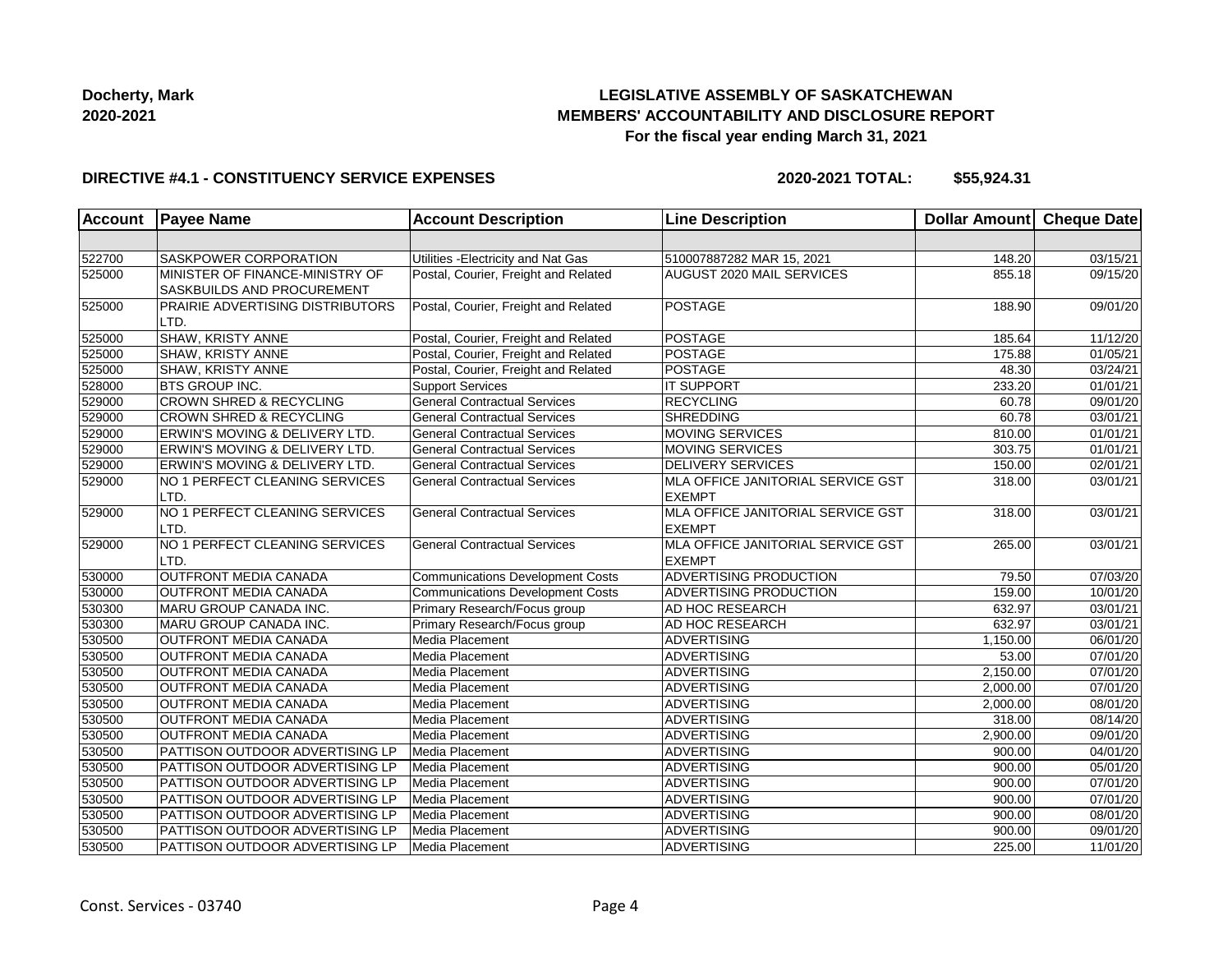## **LEGISLATIVE ASSEMBLY OF SASKATCHEWAN MEMBERS' ACCOUNTABILITY AND DISCLOSURE REPORT For the fiscal year ending March 31, 2021**

### **DIRECTIVE #4.1 - CONSTITUENCY SERVICE EXPENSES**

| <b>Account</b> | <b>Payee Name</b>                                  | <b>Account Description</b>                                        | <b>Line Description</b>                         | Dollar Amount Cheque Date |                       |
|----------------|----------------------------------------------------|-------------------------------------------------------------------|-------------------------------------------------|---------------------------|-----------------------|
|                |                                                    |                                                                   |                                                 |                           |                       |
| 530500         | POSTMEDIA NETWORK INC.                             | Media Placement                                                   | <b>ADVERTISING</b>                              | 759.00                    | 07/01/20              |
| 530800         | <b>WESTERN LITHO LTD.</b>                          | Publications                                                      | <b>MAILER</b>                                   | 956.70                    | 04/01/20              |
| 530800         | <b>WESTERN LITHO LTD.</b>                          | Publications                                                      | NEWSLETTERS                                     | 1,009.70                  | 10/01/20              |
| 531100         | <b>STRIPE SHOP</b>                                 | <b>Exhibits and Displays</b>                                      | <b>OFFICE SIGNAGE GST EXEMPT</b>                | 1,054.70                  | 03/01/21              |
| 543201         | <b>CONEXUS ARTS CENTRE</b>                         | Deputy Minister/Ministry Head Business<br>Expenses - Refreshments | <b>STUDENT DRINKS</b>                           | 16.00                     | 11/01/20              |
| 550100         | SASKATOON FASTPRINT LIMITED<br>PARTNERSHIP         | <b>Printed Forms</b>                                              | <b>BUSINESS CARDS/LETTERHEAD</b>                | 460.04                    | 02/01/21              |
| 555000         | <b>CULLIGAN STEWART WATER COND SK</b><br>LTD.      | Other Material and Supplies                                       | OFFICE SUPPLIES GST EXEMPT                      | 16.60                     | $\overline{02/01/21}$ |
| 555000         | <b>CULLIGAN STEWART WATER COND SK</b><br>LTD.      | Other Material and Supplies                                       | OFFICE SUPPLIES GST EXEMPT                      | 68.50                     | 03/01/21              |
| 555000         | <b>CULLIGAN STEWART WATER COND SK</b><br>LTD.      | Other Material and Supplies                                       | OFFICE SUPPLIES GST EXEMPT                      | 61.50                     | 03/02/21              |
| 555000         | INTERNATIONAL TELECOMMUNICATION<br>l& TRADING LTD. | Other Material and Supplies                                       | <b>OFFICE SUPPLIES</b>                          | 150.00                    | 08/01/20              |
| 555000         | STAPLES BUSINESS DEPOT                             | Other Material and Supplies                                       | 93684 OFFICE SUPPLIES                           | 183.88                    | 04/15/20              |
| 555000         | STAPLES BUSINESS DEPOT                             | Other Material and Supplies                                       | 93684 OFFICE SUPPLIES                           | 109.92                    | 07/01/20              |
| 555000         | <b>SUPREME BASICS</b>                              | Other Material and Supplies                                       | OFFICE SUPPLIES                                 | 165.26                    | 08/01/20              |
| 555000         | <b>SUPREME BASICS</b>                              | Other Material and Supplies                                       | OFFICE SUPPLIES                                 | 103.83                    | 09/01/20              |
| 555000         | <b>SUPREME BASICS</b>                              | Other Material and Supplies                                       | <b>OFFICE SUPPLIES</b>                          | 81.58                     | 11/01/20              |
| 555000         | <b>SUPREME BASICS</b>                              | Other Material and Supplies                                       | <b>OFFICE SUPPLIES</b>                          | 197.11                    | 01/01/21              |
| 555000         | <b>SUPREME BASICS</b>                              | Other Material and Supplies                                       | OFFICE SUPPLIES                                 | 154.72                    | 01/01/21              |
| 555000         | <b>SUPREME BASICS</b>                              | Other Material and Supplies                                       | OFFICE SUPPLIES                                 | 305.33                    | 01/04/21              |
| 555000         | <b>SUPREME BASICS</b>                              | Other Material and Supplies                                       | OFFICE SUPPLIES                                 | 262.80                    | 01/11/21              |
| 555000         | <b>SUPREME BASICS</b>                              | Other Material and Supplies                                       | OFFICE SUPPLIES                                 | 243.76                    | 01/15/21              |
| 555000         | <b>SUPREME BASICS</b>                              | Other Material and Supplies                                       | <b>OFFICE SUPPLIES</b>                          | 173.80                    | 03/01/21              |
| 555000         | <b>SUPREME BASICS</b>                              | Other Material and Supplies                                       | <b>OFFICE SUPPLIES</b>                          | 94.28                     | 03/01/21              |
| 555000         | <b>SUPREME BASICS</b>                              | Other Material and Supplies                                       | OFFICE SUPPLIES                                 | 105.99                    | 03/01/21              |
| 555000         | <b>SUPREME BASICS</b>                              | Other Material and Supplies                                       | OFFICE SUPPLIES                                 | 86.86                     | 03/01/21              |
| 555000         | <b>SUPREME BASICS</b>                              | Other Material and Supplies                                       | OFFICE SUPPLIES                                 | 12.70                     | 03/01/21              |
| 555000         | <b>SUPREME BASICS</b>                              | Other Material and Supplies                                       | <b>OFFICE SUPPLIES</b>                          | 52.99                     | 03/01/21              |
| 555000         | <b>SUPREME BASICS</b>                              | Other Material and Supplies                                       | OFFICE SUPPLIES                                 | 9.51                      | 03/08/21              |
| 555000         | <b>SUPREME BASICS</b>                              | Other Material and Supplies                                       | <b>OFFICE SUPPLIES</b>                          | 89.17                     | 03/11/21              |
| 555000         | <b>SUPREME BASICS</b>                              | Other Material and Supplies                                       | OFFICE SUPPLIES                                 | 201.35                    | $\overline{03/29/21}$ |
| 555000         | SHAW, KRISTY ANNE                                  | Other Material and Supplies                                       | OFFICE SUPPLIES/SOFTWARE<br><b>SUBSCRIPTION</b> | 72.20                     | 01/26/21              |
| 564300         | <b>BTS GROUP INC.</b>                              | Computer Hardware - Exp.                                          | <b>MONITOR</b>                                  | 222.20                    | 11/16/20              |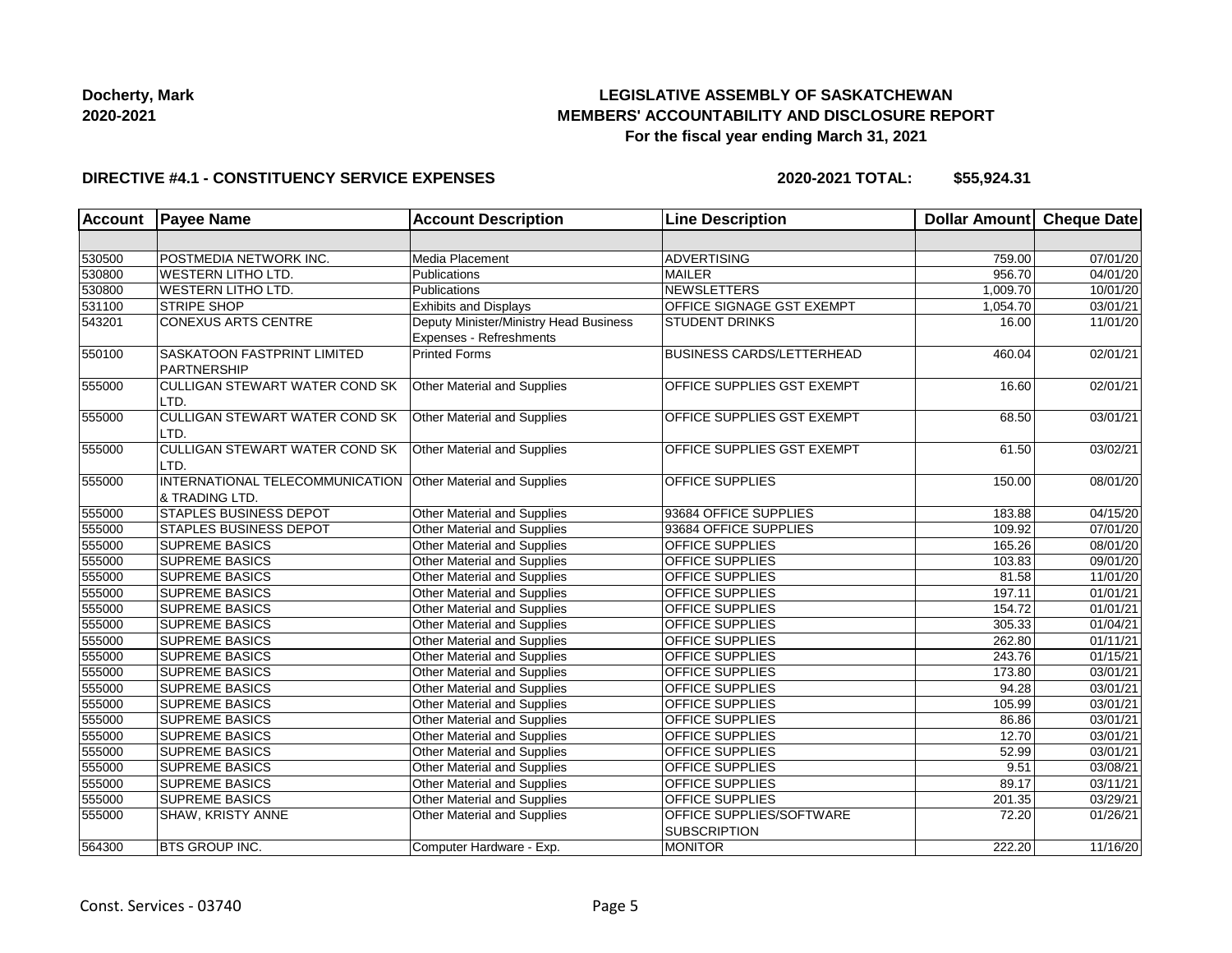## **LEGISLATIVE ASSEMBLY OF SASKATCHEWAN MEMBERS' ACCOUNTABILITY AND DISCLOSURE REPORT For the fiscal year ending March 31, 2021**

#### **DIRECTIVE #4.1 - CONSTITUENCY SERVICE EXPENSES**

| <b>Account</b> | <b>Payee Name</b>                    | <b>Account Description</b>                  | <b>Line Description</b>         | Dollar Amount | <b>Cheque Date</b> |
|----------------|--------------------------------------|---------------------------------------------|---------------------------------|---------------|--------------------|
|                |                                      |                                             |                                 |               |                    |
| 564300         | <b>IBTS GROUP INC.</b>               | Computer Hardware - Exp.                    | <b>COMPUTER</b>                 | 1.014.36      | 11/16/20           |
| 564300         | <b>IBTS GROUP INC.</b>               | Computer Hardware - Exp.                    | <b>LAPTOP</b>                   | 2,258.60      | 01/18/21           |
| 564300         | <b>SUPREME BASICS</b>                | Computer Hardware - Exp.                    | PRINTER                         | 466.39        | 03/01/21           |
| 564600         | <b>ISTAPLES BUSINESS DEPOT</b>       | Computer Software - Exp                     | 93684 ANTIVIRUS                 | 95.39         | 06/01/20           |
| 564600         | ISHAW. KRISTY ANNE                   | Computer Software - Exp                     | <b>OFFICE SUPPLIES/SOFTWARE</b> | 87.69         | 01/26/21           |
|                |                                      |                                             | <b>ISUBSCRIPTION</b>            |               |                    |
| 565200         | <b>SOURCE OFFICE FURNITURE &amp;</b> | <b>Office Furniture and Equipment - Exp</b> | <b>OFFICE FURNITURE</b>         | 1.793.54      | 03/01/21           |
|                | ISYSTEMS LTD.                        |                                             |                                 |               |                    |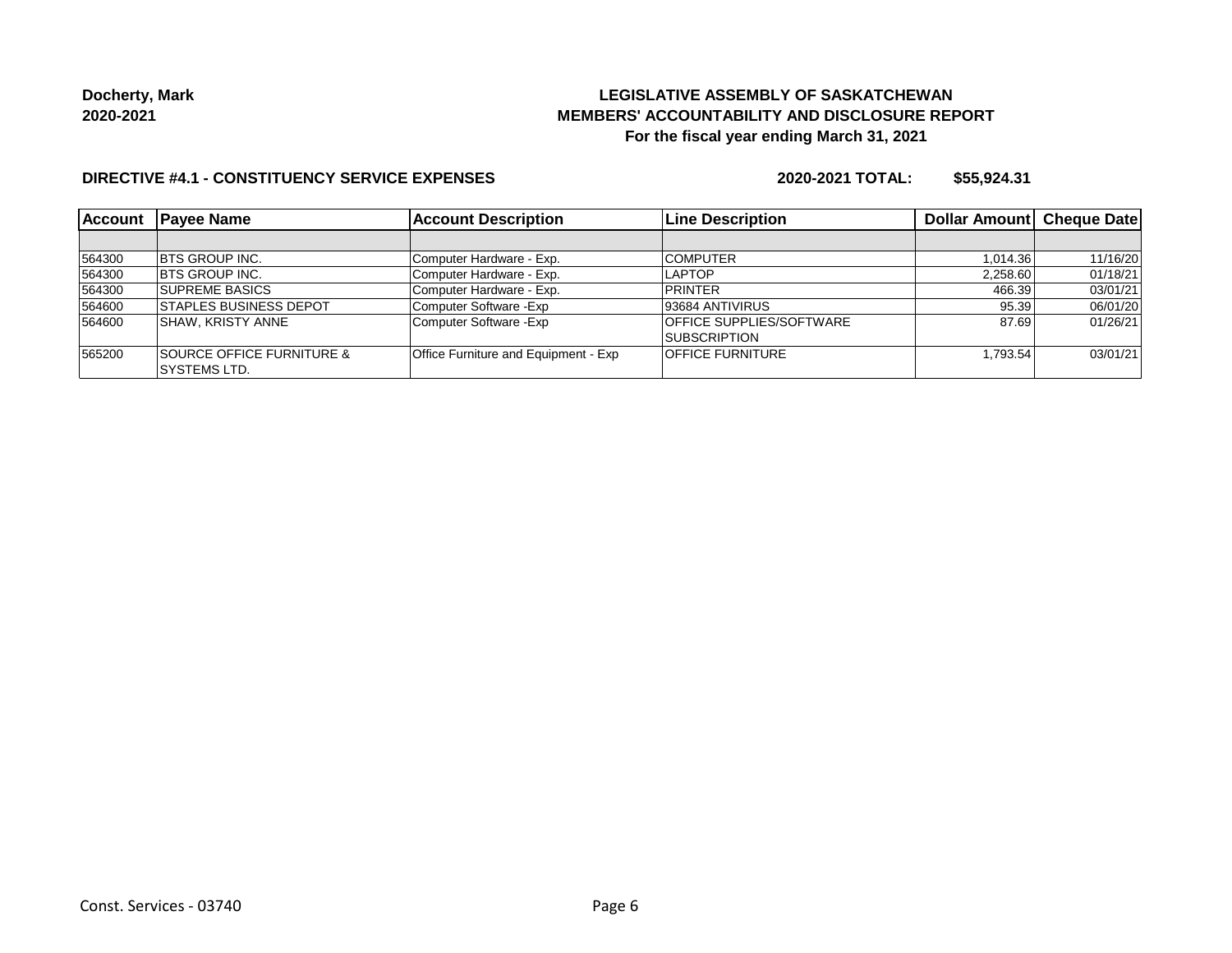## **LEGISLATIVE ASSEMBLY OF SASKATCHEWAN MEMBERS' ACCOUNTABILITY AND DISCLOSURE REPORT For the fiscal year ending March 31, 2021**

#### **DIRECTIVE #6 - CONSTITUENCY ASSISTANT EXPENSES**

| <b>Account</b> | <b>Payee Name</b>        | <b>Account Description</b>       | Dollar Amount Cheque Date |          |
|----------------|--------------------------|----------------------------------|---------------------------|----------|
|                |                          |                                  |                           |          |
| 513000         | SHAW, KRISTY ANNE        | Out-of-Scope Permanent           | 0.00                      | 04/01/20 |
| 513000         | SHAW, KRISTY ANNE        | Out-of-Scope Permanent           | $-390.00$                 | 04/13/20 |
| 513000         | SHAW, KRISTY ANNE        | Out-of-Scope Permanent           | 1.950.00                  | 04/14/20 |
| 513000         | SHAW, KRISTY ANNE        | Out-of-Scope Permanent           | 1,950.00                  | 05/01/20 |
| 513000         | SHAW, KRISTY ANNE        | Out-of-Scope Permanent           | 1,950.00                  | 05/13/20 |
| 513000         | SHAW, KRISTY ANNE        | Out-of-Scope Permanent           | 1,950.00                  | 05/27/20 |
| 513000         | SHAW, KRISTY ANNE        | Out-of-Scope Permanent           | 1,950.00                  | 06/10/20 |
| 513000         | SHAW, KRISTY ANNE        | Out-of-Scope Permanent           | 1,950.00                  | 06/24/20 |
| 513000         | SHAW, KRISTY ANNE        | Out-of-Scope Permanent           | 1,950.00                  | 07/08/20 |
| 513000         | <b>SHAW, KRISTY ANNE</b> | Out-of-Scope Permanent           | 1,950.00                  | 07/22/20 |
| 513000         | SHAW, KRISTY ANNE        | Out-of-Scope Permanent           | 1,950.00                  | 08/05/20 |
| 513000         | SHAW, KRISTY ANNE        | Out-of-Scope Permanent           | 1,950.00                  | 08/19/20 |
| 513000         | SHAW, KRISTY ANNE        | Out-of-Scope Permanent           | 1,950.00                  | 09/02/20 |
| 513000         | SHAW, KRISTY ANNE        | Out-of-Scope Permanent           | 1,950.00                  | 09/16/20 |
| 513000         | SHAW, KRISTY ANNE        | Out-of-Scope Permanent           | 1,950.00                  | 10/01/20 |
| 513000         | SHAW, KRISTY ANNE        | Out-of-Scope Permanent           | 4,290.00                  | 10/06/20 |
| 513000         | SHAW, KRISTY ANNE        | Out-of-Scope Permanent           | 1,755.00                  | 11/10/20 |
| 513000         | SHAW, KRISTY ANNE        | Out-of-Scope Permanent           | 1,950.00                  | 11/24/20 |
| 513000         | SHAW, KRISTY ANNE        | Out-of-Scope Permanent           | 1,950.00                  | 12/09/20 |
| 513000         | SHAW, KRISTY ANNE        | Out-of-Scope Permanent           | 2,296.13                  | 12/22/20 |
| 513000         | SHAW, KRISTY ANNE        | Out-of-Scope Permanent           | 2,296.12                  | 01/06/21 |
| 513000         | SHAW, KRISTY ANNE        | Out-of-Scope Permanent           | 2,296.13                  | 01/20/21 |
| 513000         | SHAW, KRISTY ANNE        | Out-of-Scope Permanent           | 2,296.13                  | 02/03/21 |
| 513000         | SHAW, KRISTY ANNE        | Out-of-Scope Permanent           | 2,296.13                  | 02/17/21 |
| 513000         | SHAW, KRISTY ANNE        | Out-of-Scope Permanent           | 2,296.13                  | 03/03/21 |
| 513000         | SHAW, KRISTY ANNE        | Out-of-Scope Permanent           | 2,296.13                  | 03/17/21 |
| 513000         | SHAW, KRISTY ANNE        | Out-of-Scope Permanent           | 2.296.13                  | 03/30/21 |
| 513000         | SHAW, KRISTY ANNE        | Out-of-Scope Permanent           | 688.84                    | 04/09/21 |
| 519900         | None (Default)           | Change in Y/E Accrued Empl Leave | $-51.30$                  | 04/20/20 |
|                |                          | Entitlements                     |                           |          |
| 519900         | None (Default)           | Change in Y/E Accrued Empl Leave | 1,367.43                  | 04/14/21 |
|                |                          | Entitlements                     |                           |          |